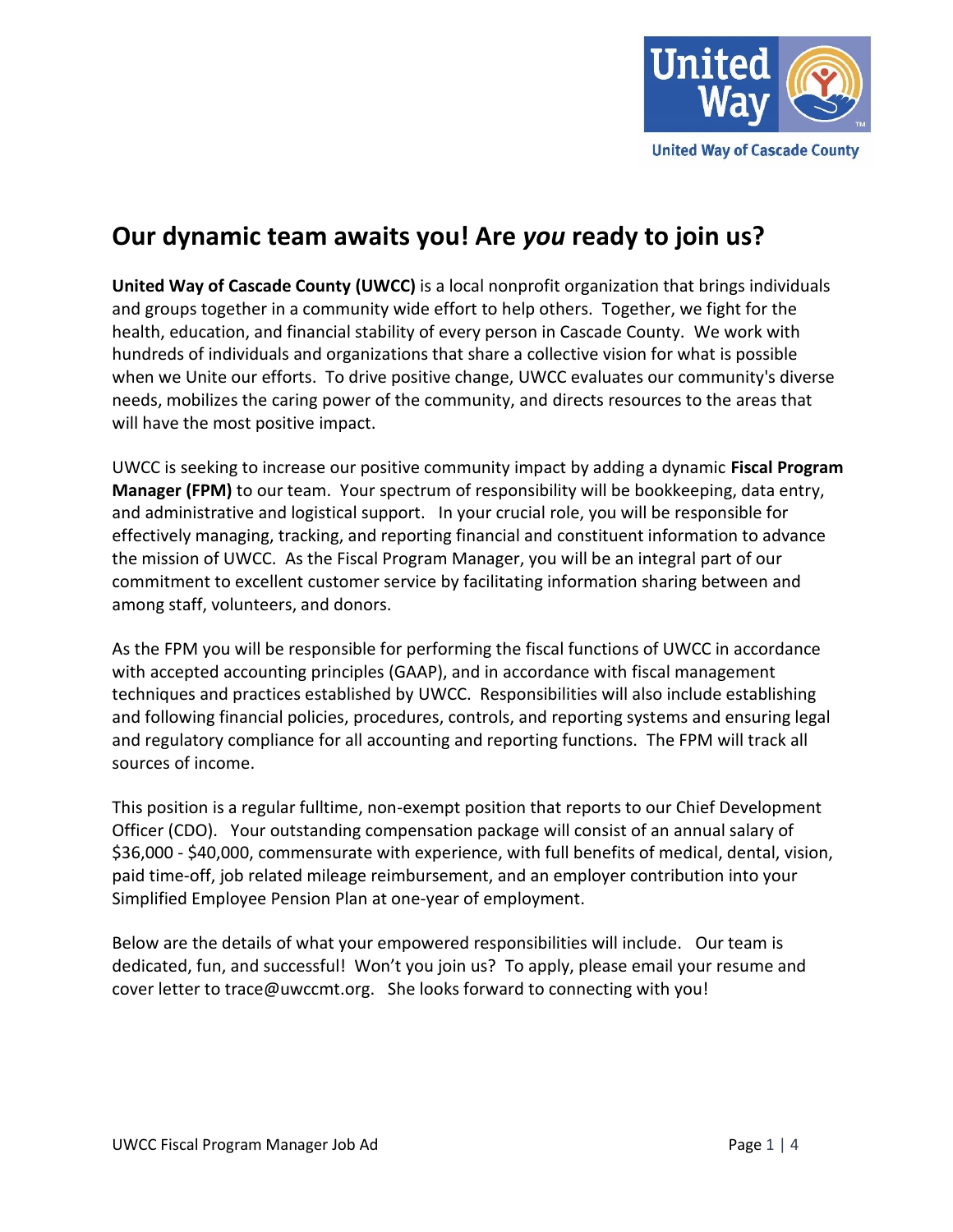### **Major Responsibilities - Fiscal Duties**



- Demonstrate excellent working knowledge of QuickBooks and general accounting practices.
- Responsible for all QuickBooks accounting functions including maintaining general ledger, preparation of monthly financial statements, processing accounts payable, processing accounts receivable, and creating financial reports for President and Board of Directors.
- Process and disburse all financial payments including but not limited to accounts payable, agency allocations and agency designations. Collect ACH/anti-terrorism certifications as needed.
- Serve as liaison to and provide support for the UWCC Finance Committee.
- Serve as liaison and coordinate communications with financial institutions. Arrange banking activity.
- Manage all activities involving UWCC's annual audit and preparation of IRS Form 990; support external independent auditors as needed.
- Query reports from Raiser's Edge NXT for analysis and campaign strategizing. Enter donor and agency campaign data accurately.
- Accurately and timely record gifts, pledges, and payments, adjust transactions, update, and add constituents and contact information from a variety of sources using a variety of interfaces and processes. Process tax receipt letters for donors. Analyze pledge receivables at least quarterly.
- Oversee annual insurance renewal process to ensure appropriate insurance coverage.
- Manage and ensure payroll, employee benefits and regulatory/compliance systems are in place and automated as much as possible.
- Disbursement of grants and designations.

#### **Data Management**

- Demonstrate or will acquire excellent working knowledge of Raiser's Edge NXT (donor management software) to fully utilize capabilities enhancing donor relationships and cultivation.
- Work with CDO, staff, and volunteers to ensure accurate fundraising data input and effective reporting utilizing donor management software.
- Utilize Microsoft Word for timely and appropriate donor acknowledgement and recognition.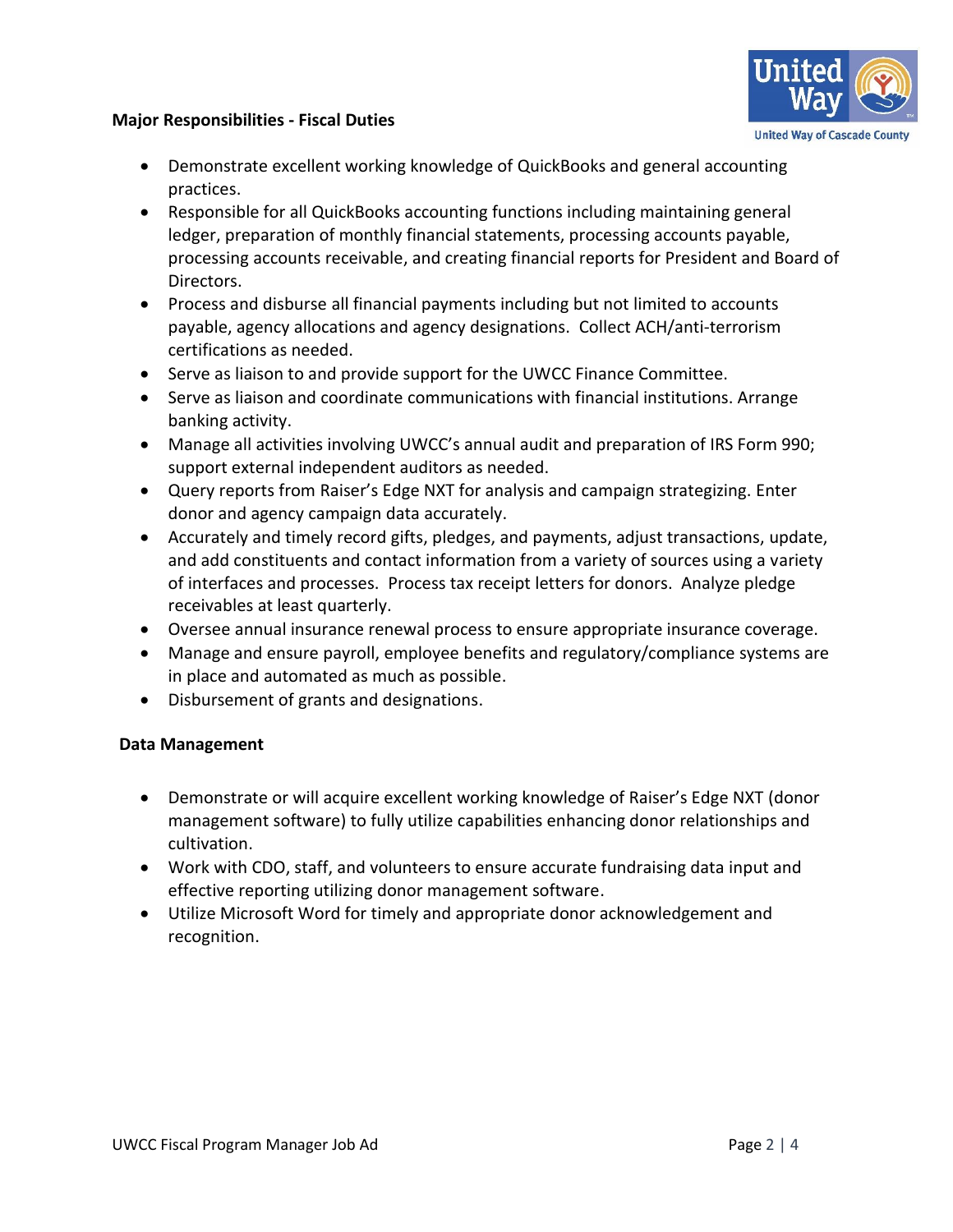# **Administrative and Organizational Support to the Chief Development Officer**

- Provide historical reference by developing and utilizing filing and retrieval systems.
- Maintain professional and technical knowledge by attending educational workshops, reviewing professional publications, and establishing professional networks.
- Provide logistic support for the CDO as it relates to fundraising activities not limited to events, mailings, purchasing, etc.
- Utilize Raiser's Edge NXT to enter data and create donor profiles.
- Manage internal and external meeting logistics to include location, meals, room setup and takedown.
- Other duties as assigned by the Chief Development Officer.

## **Organizational Assistance**

• Assist the President, Chief Development Officer, Community Impact Coordinator, and Marketing Director with office duties such as document processing, copying, filing, preparation of mailing, and event management.

### **Other**

- Attend organization and program meetings and trainings including staff meetings, staff trainings, and staff retreats.
- Adhere to UWCC policies and procedures as provided to you.
- Keep all activities in line with our core values and contribute to the positive culture of UWCC.
- Demonstrate exceptional knowledge of basic office technology and work with technology vendors to keep staff and volunteers working effectively.
- Record and publish monthly board of director exec and regular meeting notes.
- Manage incoming and out-going mail and answer main phone line. Direct inquiries as needed and provide accurate information to those needing assistance.
- Monitor and maintain office supplies. Handle any necessary office equipment service issues/calls and copy count reporting.
- Lead contact with building management for general maintenance, repairs, and other pertinent communications.

## **Qualifications**

- Understand and demonstrate commitment to the mission, vision, and direction of UWCC.
- Graduation from at least a two-year degree program in accounting. Minimum of two years of prior experience in general ledger, accounts payable, accounts receivable, and budgeting.
- Nonprofit and/or for-profit grant management experience strongly preferred.
- Tech savvy with a working knowledge of Microsoft 365, QuickBooks, and database management. Ability to learn other applications including donor management software.
- QuickBooks certification preferred.